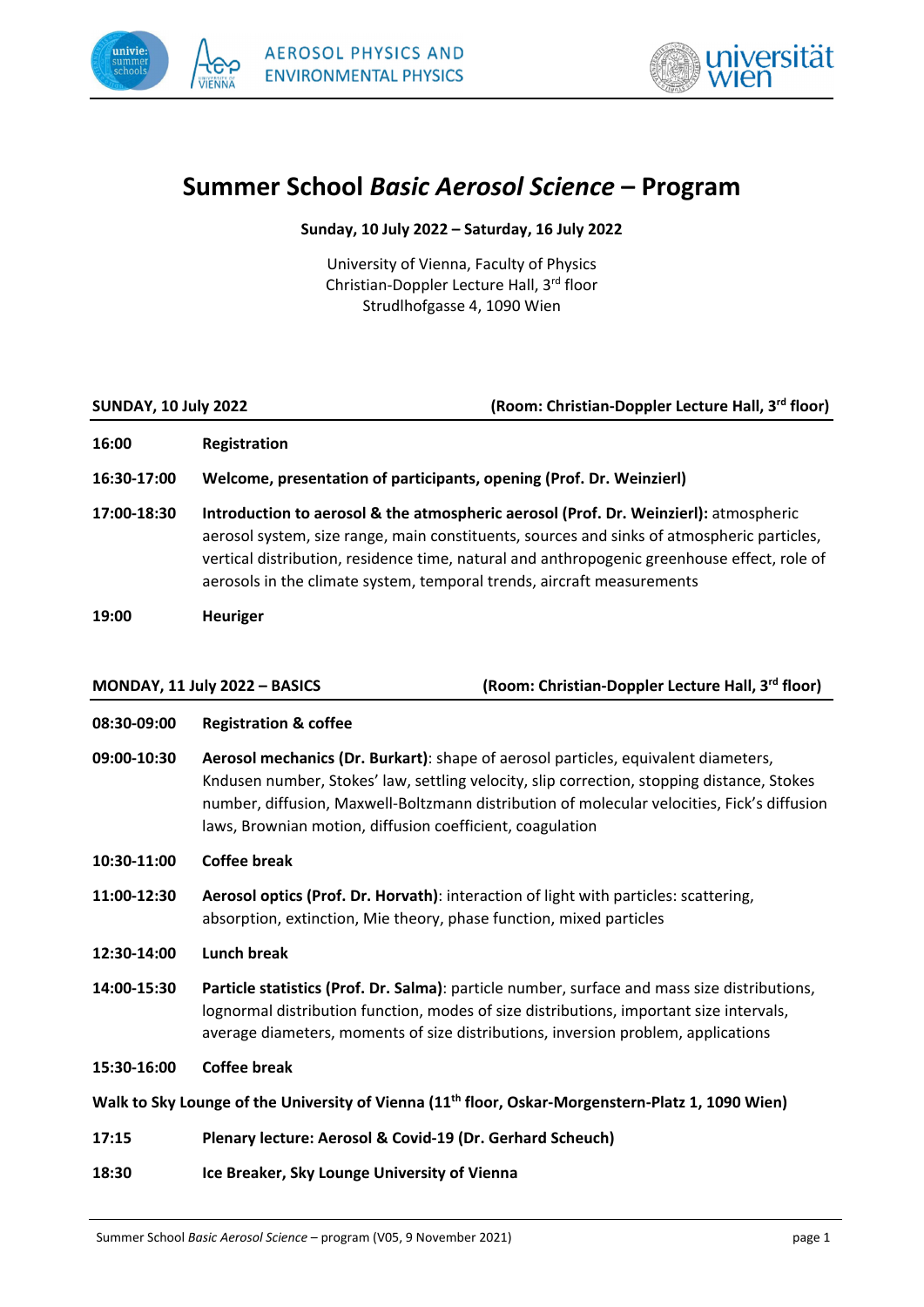



#### **TUESDAY, 12 July 2022 ‐ BASICS (Room: Christian‐Doppler Lecture Hall, 3rd floor)**

- **09:00‐10:30 Nucleation and condensation – basics (Prof. Dr. Wagner)**: formation of aerosol particles, homogeneous nucleation, Kelvin relation, heterogeneous nucleation, cluster geometry, (microscopic) contact angle, line tension, nucleation theorem
- **10:30‐11:00 Coffee break**
- **11:00‐12:30 Electrical properties of aerosols (Prof. Dr. Mäkelä)**: ions, electrical mobility, particle charging mechanisms and charge limits, mobility distribution, Fuchs' charging theory; diffusion chargers as aerosol monitors"
- **12:30‐14:00 Lunch break**
- **14:00‐15:30 Aerosol sampling and measurement (Prof. Dr. Salma)**: principles and major methods for off-line and on-line measurements, collection of samples: inlets, sampling devices, sampling artifacts and their correction; overview of major types of instruments
- **15:30‐16:00 Coffee break**
- **16:00‐17:30 Aerosol generation (Dr. Steiner)**: collison atomizer, electrospray, hot wire generator, spark generator, tube furnace, La Mer generator, fluidized bed generator, generation of calibration aerosols with a DMA

### **WEDNESDAY, 13 July 2022 ‐ MEASUREMENT METHODS (Christian‐Doppler LH)**

- 
- **09:00‐10:30 Nucleation and condensation ‐ measurements (Prof. Dr. Winkler)**: homogeneous and heterogeneous nucleation: experiments, condensation nuclei counters
- **10:30‐11:00 Coffee break**
- **11:00‐12:30 Electrical aerosol measurement (Prof. Dr. Mäkelä)**: electrical mobility analysers, differential mobility analyser ‐ DMA: particle sizing, measurement procedure, response with various sensors, data acquisition and data reduction, SMPS versus DMPS; other instruments based on electrical properties of aerosols

#### **12:30‐14:00 Lunch break**

**14:00‐15:30 Optical particle measurements (Prof. Dr. Szymanski)**: single vs. multiple particle detection, single particle optical counters and spectrometers, different designs of OPCs, multivalued response, low‐cost optical particle sensors, resolution, detection limits, coincidence errors, calibration

#### **15:30‐16:00 Coffee break**

**16:00‐17:30 Aerosol remote sensing (Dr. Gasteiger)**: remote sensing techniques and platforms, forward modeling of measurements, inverse problem, retrieval procedures, examples of columnar extinction and vertically‐resolved lidar measurements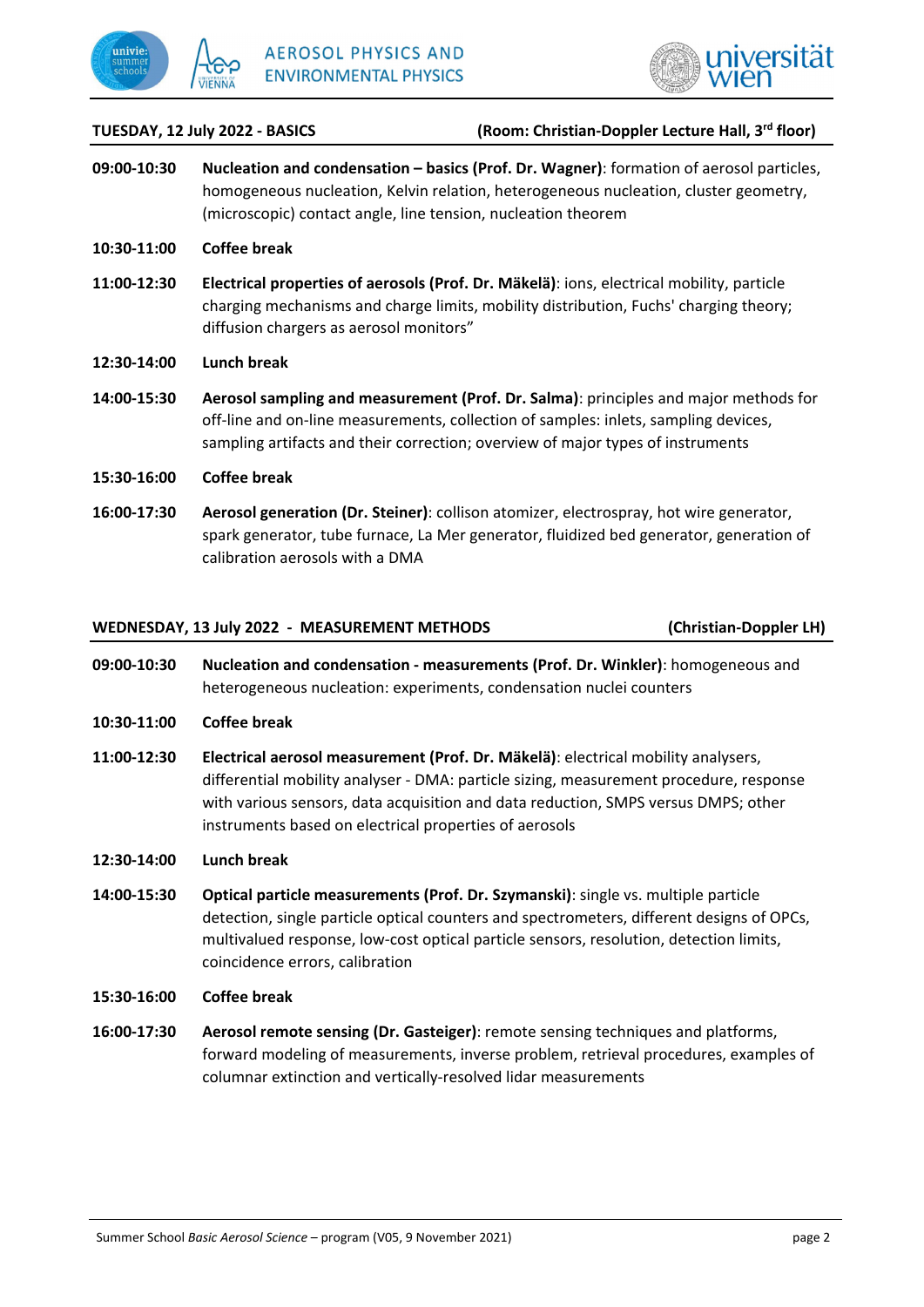



#### **THURSDAY, 14 July 2022 ‐ AEROSOL CHEMISTRY, MEASUREMENT METHODS (Christian‐Doppler LH)**

- **09:00‐10:30 Particle deposition: particle impaction, diffusion and filtration (Dr. Christoph Asbach):** impactor, flow through nozzle, efficiency curve of impacting jet, design criteria for impactors, virtual impactors, cyclone, aerodynamic particles sizer, deposition by diffusion, deposition in ducts, diffusion batteries, diffusion denuders, filters: types of and artifacts, filtration theory, selection of filter media, EU PM standard, sampling for analysis; maybe: aerosol filtration & Covid‐19 (masks etc.)
- **10:30‐11:00 Coffee break**
- **11:00‐12:30 Aerosol chemistry (Prof. Dr. Kasper‐Giebl)**: Chemistry basics, chemical composition (major and minor constituents, traces), composition and size, source identification, cloud processing, analytical methods (carbonaceous components TC/EC/OC/CC Sum parameters (HULIS), organic compounds, ionic compounds, main elements (mineral compounds))
- **12:30‐14:00 Lunch break**
- **14:00‐15:30 Aerosol mass spectrometry (Dr. J. Schneider):** introduction to mass spectrometry, overview of on‐line aerosol mass spectrometry techniques, single particle mass spectrometry vs bulk, data analysis strategies, positive matrix factorization
- **15:30‐16:00 Coffee break**
- **16:00‐17:30 Modern spectroscopy as a tool for aerosol characterization (Prof. Dr. Niessner)**: analytes of interest in modern aerosol science: nanostructured particles, bioaerosol, micro‐ encapsulated particles, chemical surface characterization: electron spectroscopy for chemical analysis (ESCA), bulk characterization: total reflection X‐ray fluorescence, FT‐IR spectroscopy, Raman spectroscopy

### **FRIDAY, 15 July 2022 – ATMOSPHERIC AEROSOLS, HEALTH ISSUES (Christian‐Doppler LH)**

**09:00‐10:30 Measurement methods for black and brown carbon (PD Dr. Petzold)**: carbonaceous species, "terminology", measurement methods (thermo-optical, thermal, optical, on-line, off‐line), measurement intercomparisons

## **10:30‐11:00 Coffee break**

- **11:00‐12:30 Primary biological aerosol in the atmosphere (Prof. Dr. Grothe):** introduction to biological aerosol particles, biosphere – atmosphere interaction, bioaerosol – cloud interaction, effects in the atmosphere (water uptake, freezing efficiency), measuring strategies
- **12:30‐14:00 Lunch break**
- **14:00‐15:30 Aerosol & respiratory system (Prof. Dr. Hofmann)**: structure of the human respiratory tract, physical deposition mechanisms, fluid dynamics in the lung, computational deposition models, experimental deposition methods, particle/vapor interaction, particle clearance and retention
- **15:30‐16:00 Coffee break**
- **16:00‐17:30 PM & health effects (Prof. Dr. Riediker)**: additional health effects, e.g. heart diseases etc.